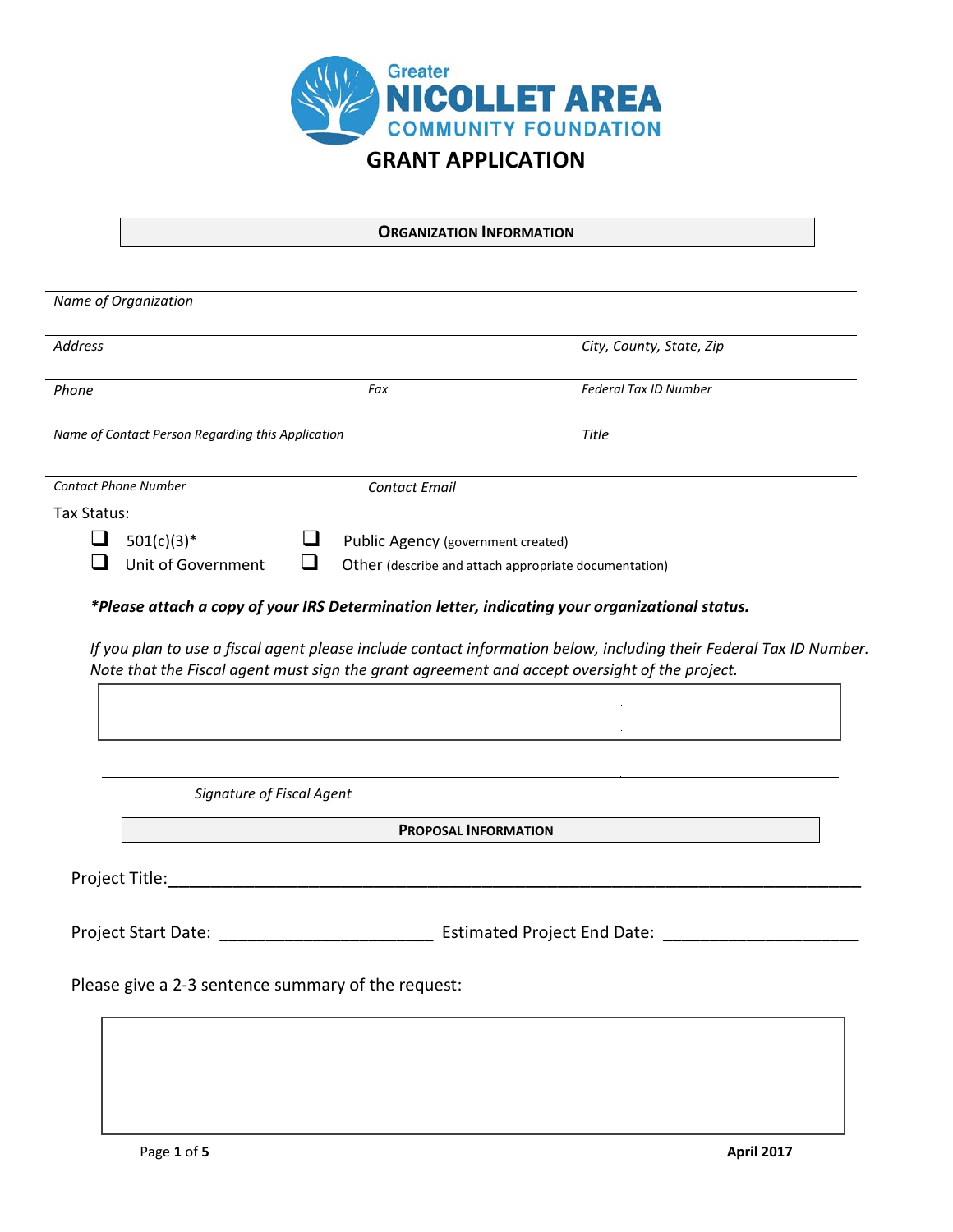

| <b>PROPOSAL NARRATIVE</b>                                                   |  |  |  |  |  |
|-----------------------------------------------------------------------------|--|--|--|--|--|
| Total Project Cost: \$<br>Amount Requested: \$                              |  |  |  |  |  |
| Education C Culture Recreation L Aesthetics Civics                          |  |  |  |  |  |
| Project Focus (please visit www.investinnicollet.org for more information): |  |  |  |  |  |
| Indicate the projected number to be served by your project:                 |  |  |  |  |  |

Provide a brief narrative that answers each of the following points. This narrative should be less than two pages and include:

Project Description – Include purpose and objectives.

Funding – What is the specific purpose of the funds requested from GNACF? Are other sources of funds being pursued?

Project Objectives – List the specific and measurable outcomes of the project. State the impact to the community.

Methods – How are you going to accomplish the goals and objectives? What combination of activities and strategies have you selected to bring about the desired results? Why did you select this approach, given all of the possible approaches?

Evaluation – How will you measure your results?

Budget – Please fill out the attached budget page.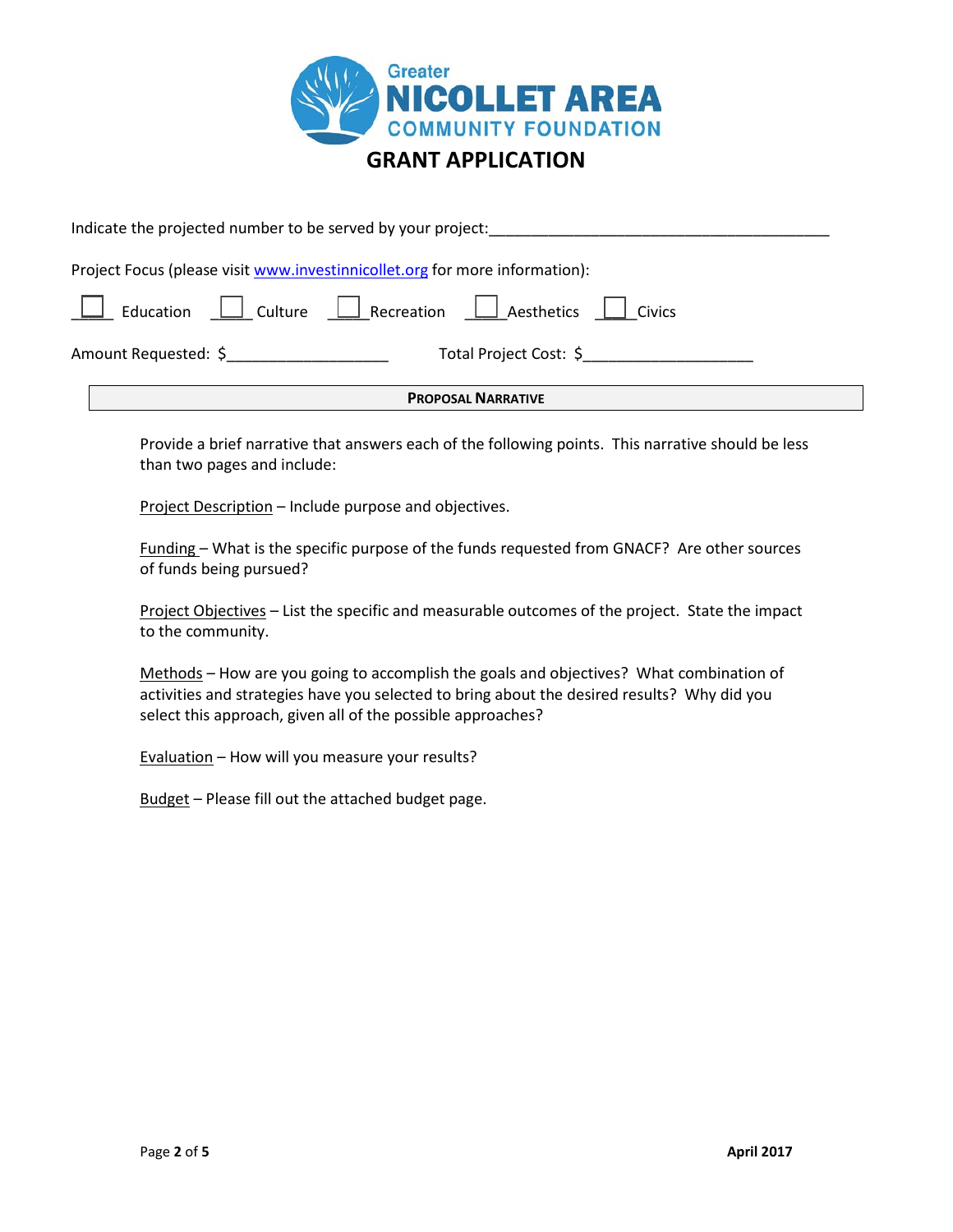

## **CERTIFICATION**

**Agreement:** In submitting the application, the applicant agrees to the following:

- 1. Funds will be spent solely for the purposes stated in the application. The applicant will refund any unused dollars. In addition, the applicant will submit a final report, within 6 months of completion of the project, in a format provided by the GNACF, including a financial statement documenting the expenditure of the grant.
- 2. The applicant understands that the Foundation, in reviewing the grant application, may consult with advisors of the Foundation's choosing, if deemed necessary.
- 3. The applicant will recognize the Foundation in all appropriate publicity connected to the applicant program.
- 4. The applicant understands that by submitting this application to the Foundation for review, a grant is not guaranteed.

I certify that the information contained in this grant application is true and correct to the best of my knowledge. I have the authority to apply for the funds requested.

| Name (please print): |  |
|----------------------|--|
| Signature:           |  |
| Date:                |  |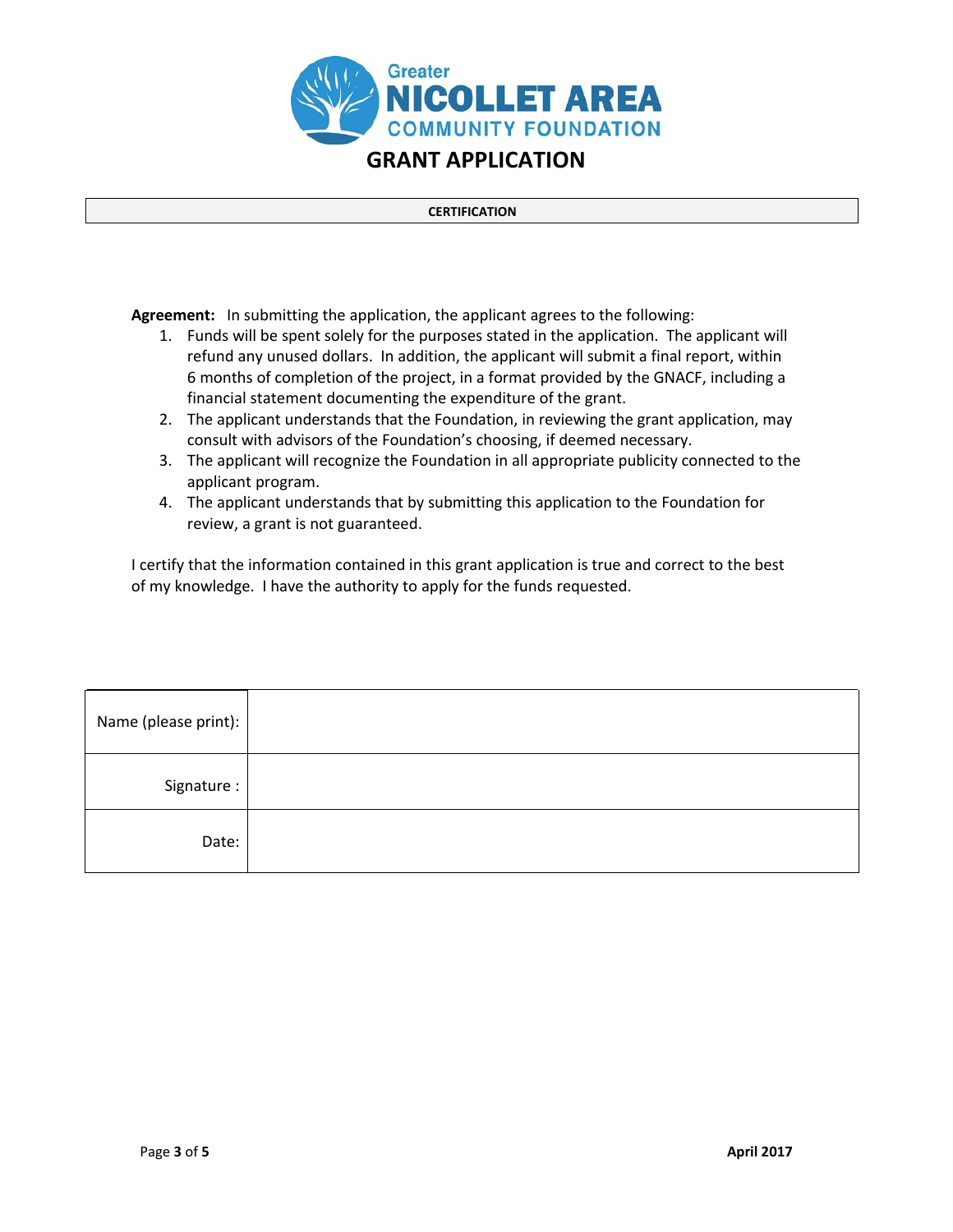

## **GRANT SUBMISSION**

If you have any questions, please contact:

- Sue Keithahn, GNACF President at 612-210-4643 or
- Gary Schmidt, GNACF Vice President and Secretary at 507-382-7506

Please submit the completed application to:

Greater Nicollet Area Community Foundation c/o Sue Keithahn PO Box 416 Nicollet, MN 56074

| <b>For Office Use Only</b>                |  |  |  |
|-------------------------------------------|--|--|--|
| Date Received:                            |  |  |  |
|                                           |  |  |  |
| Date Reviewed by Board:                   |  |  |  |
| Amount Awarded from General Endowment:    |  |  |  |
| Amount Awarded from Education Endowment:  |  |  |  |
| Date Decision Communicated to Requestor:  |  |  |  |
| Date Project was Competed:                |  |  |  |
| Progress Report Received (if applicable): |  |  |  |